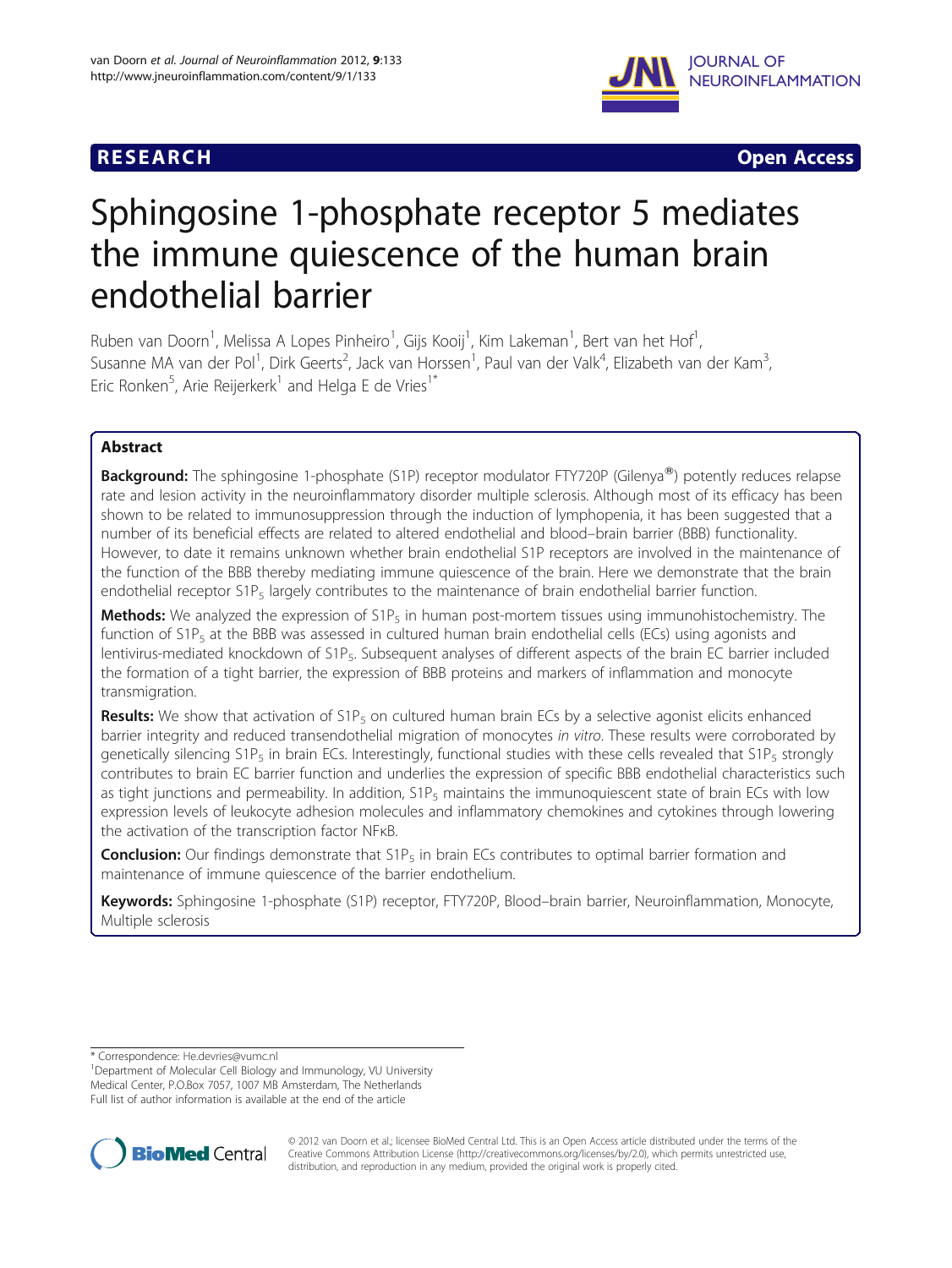#### Background

The vasculature of the brain is specialized to function as a barrier to protect the central nervous system (CNS) by restricting entry of unwanted molecules and immune cells into the brain. This so-called blood–brain barrier (BBB) is composed of highly specialized brain endothelial cells (ECs) that line the capillary wall. These specialized ECs form a tight barrier by membrane efflux pumps that drive cellular exclusion of unwanted compounds and the expression of complex tight junctions [[1-4](#page-13-0)], which actively limit cellular infiltration into the brain. The ECs are enclosed together with pericytes within the basement membrane onto which astrocytes firmly project their endfeet, thereby maintaining the barrier properties within the endothelium [[5\]](#page-13-0). Strikingly, several neuroinflammatory and neurodegenerative diseases such as multiple sclerosis (MS), human immunodeficiency virus-associated dementia, capillary cerebral amyloid angiopathy and stroke are associated with an impaired function of the BBB [[6-9](#page-13-0)]. Especially in MS, an altered BBB function leads to enhanced entry of immune cells and potentially toxic compounds into the CNS [[10](#page-13-0)-[12\]](#page-13-0). To date, it remains largely unknown which mechanisms underlie the altered BBB in such neurological disorders. The identification of targets to restore impaired barrier function may provide novel tools for treatment.

Sphingosine 1-phosphate (S1P) binding G-proteincoupled receptors (GPCRs) are thought to be involved in the regulation of the vasculature. In general, S1P signals through five GPCRs belonging to the endothelial differentiation gene (EDG) family which entails:  $\text{S1P}_1$ (EDG-1), S1P<sub>2</sub> (EDG-5), S1P<sub>3</sub> (EDG-3), S1P<sub>4</sub> (EDG-6), and  $S1P_5$  (EDG-8). The S1P receptors are coupled to different G-proteins resulting in divergent downstream signaling pathways. For example,  $S1P_1$  is proposed to couple to  $Ga_i$  and  $Ga_o$  whereas  $S1P_5$  is through to interact with  $Ga_i$ ,  $Ga_0$ ,  $Ga_{12}$ , and  $Ga_{13}$  [\[13\]](#page-13-0). Consequently, signaling of S1P through its receptors affects a broad variety of signaling processes ranging from pathways involved in cell survival, proliferation, motility to differentiation. S1P receptors are essential in proper vascular development because deficiency of for example  $S1P_1$ results in early embryonic death due to defects in vascular maturation [[14](#page-13-0)]. Moreover, numerous S1P-driven EC responses are reported and are found to be crucial for proper development, maintenance and regulation of peripheral vascular beds. S1P-mediated effects on the function of the endothelium are attributed to modulation of  $S1P_1$  and  $S1P_3$ .  $S1P$  receptors are currently under extensive investigation because clinical trials demonstrate significant reduction of disease severity in neurological (autoimmune) disease models by targeting these receptors [\[15](#page-13-0)-[19](#page-13-0)]. In addition, two phase III clinical trials (TRANSFORMS, FREEDOMS) concerning the S1P receptor modulator FTY720P (Gilenya<sup>®</sup>) for treatment of relapsing remitting MS deliver robust data demonstrating greatly reduced relapse rates, significant reduction in lesion activity, and lower risk of disability progression [\[20,21](#page-13-0)].

The recent availability of non-selective and selective S1P receptor agonists has led to an increasing amount of data about S1P receptor expression and their impact on cellular function in the CNS. Apparent CNS effects of S1P receptor modulators such as FTY720P and S1P itself are translated into for example reduced immune cell infiltration across the brain vasculature [\[19,22-24](#page-13-0)]. Recently, we demonstrated increased astrocytic  $S1P_1$  and  $S1P_3$  expression in active MS lesions and an antiinflammatory effect of FTY720P (active form of FTY720) on primary human astrocyte cultures [\[25](#page-13-0)]. Interestingly, although  $S1P_{1-4}$  receptors are widely expressed throughout the body,  $S1P_5$  expression is more or less restricted to the brain. It was therefore the aim of this study to investigate the involvement of  $\text{S1P}_5$  in underlying inflammatory processes in the CNS leading to MS lesion development. We here show that  $S1P_5$  is primarily expressed on brain ECs in human brain suggesting a key role of  $S1P_5$  in BBB maintenance. Our functional studies show that  $S1P_5$  is not only crucial for the maintenance of the BBB but is also a key modulator of endothelial inflammation processes. Ultimately, specific targeting of vascular  $S1P_5$  and subsequent repair of the BBB in patients with inflammatory disorders may have therapeutic benefits.

## Methods

#### Autopsy material

Brain tissue from three non-neurological controls (Table 1) was obtained at rapid autopsy and immediately frozen in liquid nitrogen or fixed in formalin (in collaboration with The Netherlands Brain Bank, coordinator Dr. Huitinga). The Netherlands Brain Bank received permission to perform autopsies for the use of tissue and for access to medical records for research purposes from the Ethical Committee of the VU University Medical Center, Amsterdam, The Netherlands. Tissue samples from control cases without neurological disease were taken from the subcortical white matter. All controls, or their next of kin, had given informed consent for

Table 1 Clinical data of non-neurological controls

| Case       | Aae<br>(years) of MS | Type |   | Sex Post-mortem Disease<br>delay (h:min) Duration death | (years) | Cause of      |
|------------|----------------------|------|---|---------------------------------------------------------|---------|---------------|
| Control 89 |                      | NА   |   | 6                                                       | ΝA      | Old age       |
| Control 89 |                      | NA.  | M | 16                                                      | ΝA      | Dehydration   |
| Control 84 |                      | NA.  | ⊢ | Ч                                                       | NА      | Resp. failure |

 $NA = not applicable; m = male; f = female.$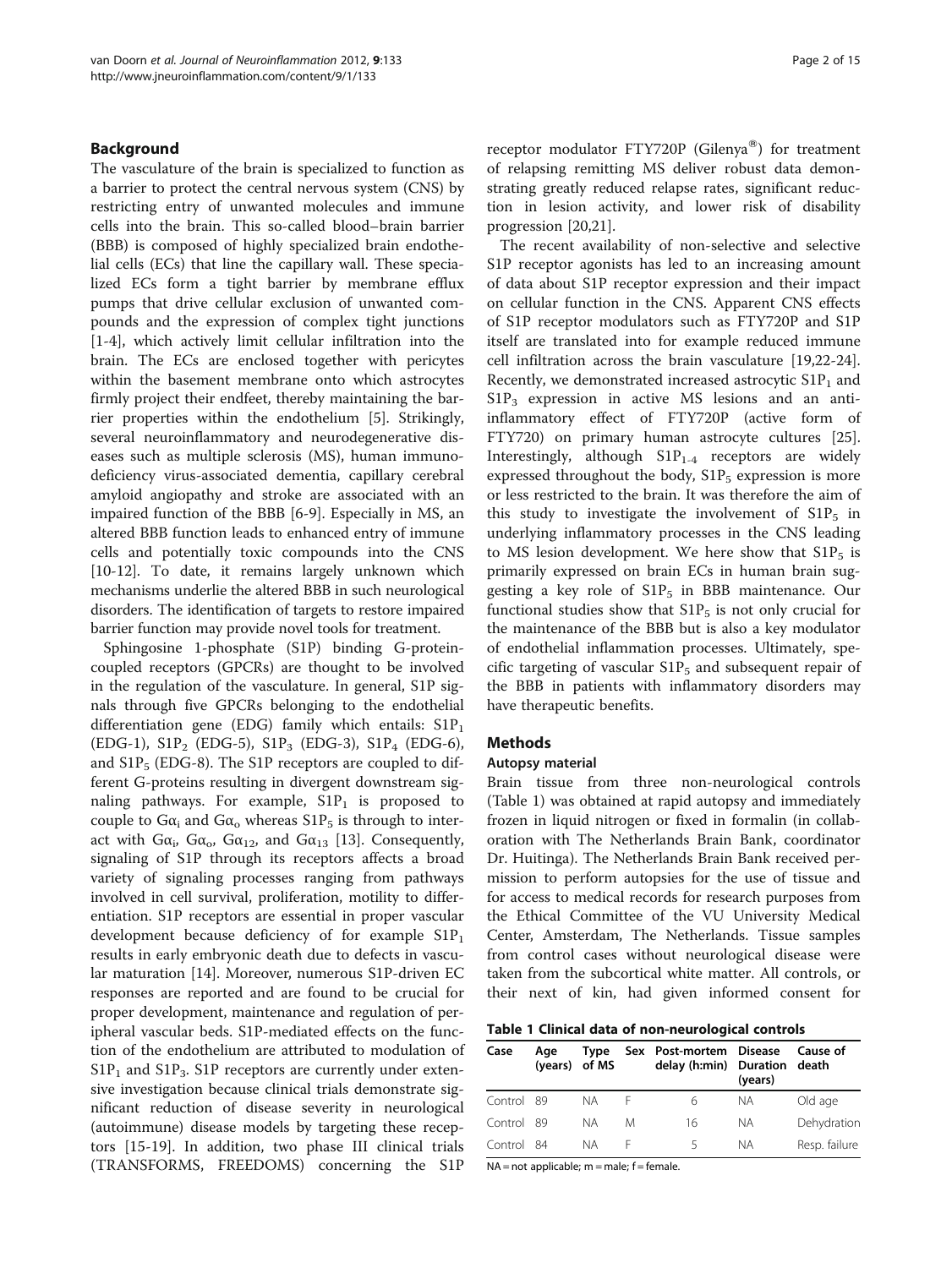autopsy and the use of their brain tissue for research purposes.

#### Immunohistochemistry

For immunohistochemical analysis, 5-μm cryosections were processed and stained as described previously [[26](#page-13-0)]. Briefly, sections were incubated overnight at 4 °C with primary antibodies against  $S1P_5$  (1:200) (Santa Cruz Biotechnology, Santa Cruz, CA, USA and Imgenex, San Diego, CA, USA). Subsequently, sections were incubated with EnVision + Dual Link (DAKO, Glostrup, Denmark) according to the manufacturer's description. Diaminobenzidine tetrachloride (DAB; DAKO, Glostrup, Denmark) was used as the chromogen. Antibodies were diluted in PBS containing 0.1% bovine serum albumin (BSA; Boehringer Mannheim, Mannheim, Germany), which also served as a negative control. For colocalization studies, sections were incubated for 30 minutes with 5% goat serum. Subsequently, sections were incubated with primary antibodies as described above and with mouse anti-CD31 (1:200; DAKO, Glostrup, Denmark). Sections were then incubated with goat anti-mouse Alexa 488 and goat anti-rabbit Alexa 594 secondary antibodies (1:400 Molecular Probes, Eugene OR, USA). Omission of primary antibodies served as a negative control. Incubation of tissue sections with isotype controls or no secondary antibody showed no immunoreactivity.

## Endothelial cell culture

The human brain EC line hCMEC/D3 was kindly provided by Prof. P-O. Couraud (Institut Cochin, Université Paris Descartes, Paris, France) [\[27\]](#page-14-0) and grown in Endothelial Cell Basal Medium-2 supplemented with hEGF,

Table 2 Primers

hydrocortisone, GA-1000, FBS, VEGF, hFGF-B, R<sup>3</sup>-IGF-1, ascorbic acid and 2.5% fetal calf serum (FCS; EGM-2, Lonza, Basel, Switzerland). Cells were cultured as described before [\[28\]](#page-14-0).

#### Lentiviral shRNA for S1P5 knockdown

Selective gene knockdown was obtained by using a vector-based short hairpin (sh) RNA technique as described before [\[29](#page-14-0)]. Plasmids encoding  $S1P_5$ -specific shRNAs were obtained from Sigma (TRCN0000004752, St Louis, MO, USA). Recombinant lentiviruses were produced by co-transfecting subconfluent HEK 293 T cells with the specific expression plasmids and packaging plasmids (pMDLg/pRRE, pRSV-Rev and pMD2G) using calcium phosphate as a transfection reagent. HEK 293 T cells were cultured in DMEM supplemented with 10% FCS, 1% penicillin/streptomycin, in a 37 °C incubator with 5%  $CO<sub>2</sub>$ . Infectious lentiviruses were collected 48 hours after transfection and stored at −80 °C. Subsequently, lentiviruses expressing  $S1P_5$ -specific shRNA were used to transduce hCMEC/D3 cells. Control cells were generated by transduction with lentivirus expressing non-targeting shRNA (SHC002, Sigma, St Louis, MO, USA). Forty-eight hours after infection of hCMEC/ D3 cells with the shRNA-expressing lentiviruses, stable cell lines were selected by puromycin treatment (2 μg/ ml). The expression knockdown efficiency was determined by quantitative PCR (qPCR).

## Quantitative PCR

All oligonucleotides were synthesized by Ocimum Biosolutions (Ocimum Biosolutions, Ijsselstein, The Netherlands) (Table 2), RNA was isolated using the Aurum<sup>TM</sup>

| Primer           | <b>Sequence Forward</b>       | <b>Sequence Reverse</b>        |  |
|------------------|-------------------------------|--------------------------------|--|
| $S1P_1$          | 5'-TGCGGGAAGGGAGTATGTTT-3'    | 5'-CGATGGCGAGGAGACTGAAC-3'     |  |
| S1P <sub>2</sub> | 5'-TCTCTACGCCAAGCATTATGTGC-3' | 5'-TGGCCAACAGGATGATGGA-3'      |  |
| $S1P_3$          | 5'-TGCAGCTTCATCGTCTTGGAG-3'   | 5'-GCCAATGAAAAAGTACATGCGG-3'   |  |
| S1P <sub>5</sub> | 5'-CCTTGGTGGCATGTTGGG-3'      | 5'-GGGTTCAGAAGTGAGTTGGG-3'     |  |
| <b>GLUT</b>      | 5'-GCCCCTGTGAAGATTGAGAG-3'    | 5'-CCCGAAGCAGCCAATCC-3'        |  |
| <b>BCRP</b>      | 5'-AGATGGGTTTCCAAGCGTTCAT-3'  | 5'-CCAGTCCCAGTACGACTGTGACA-3'  |  |
| PGP              | 5'-GTCCCAGGAGCCCATCCT-3'      | 5'-CCCGGCTGTTGTCTCCATA-3'      |  |
| VF-cadherin      | 5'-TGACGTGAACGACAACTGGC-3'    | 5'-GACGCATTGAACAACCGATG-3'     |  |
| Claudin-5        | 5'-GCCCCTGTGAAGATTGAGAG-3'    | 5'-CCCGAAGCAGCCAATCC-3'        |  |
| $TNF-a$          | 5'-CCAAGCCCTGGTATGAGCC-3'     | 5'-GCCGATTGATCTCAGCGC-3'       |  |
| $IL-1\beta$      | 5'-GCTGATGGCCCTAAACAGATG-3'   | 5'- GCAGAGGTCCAGGTCCTGG-3'     |  |
| $IL-8$           | 5'-TGAGAGTGGACCACACTGCG-3'    | 5'-TCTCCACAACCCTCTGCACC-3'     |  |
| MCP-1            | 5'-ATCTCAGTGCAGAGGCTCGC-3'    | 5'-GCACAGATCTCCTTGGCCAC-3'     |  |
| <b>VCAM</b>      | 5'-TGAAGGATGCGGGAGTATATGA-3   | '5'-TTAAGGAGGATGCAAAATAGAGCA-3 |  |
| <b>ICAM</b>      | 5'-TAGCAGCCGCAGTCATAATGGG-3'  | '5'-AGGCGTGGCTTGTGTGTTCG-3     |  |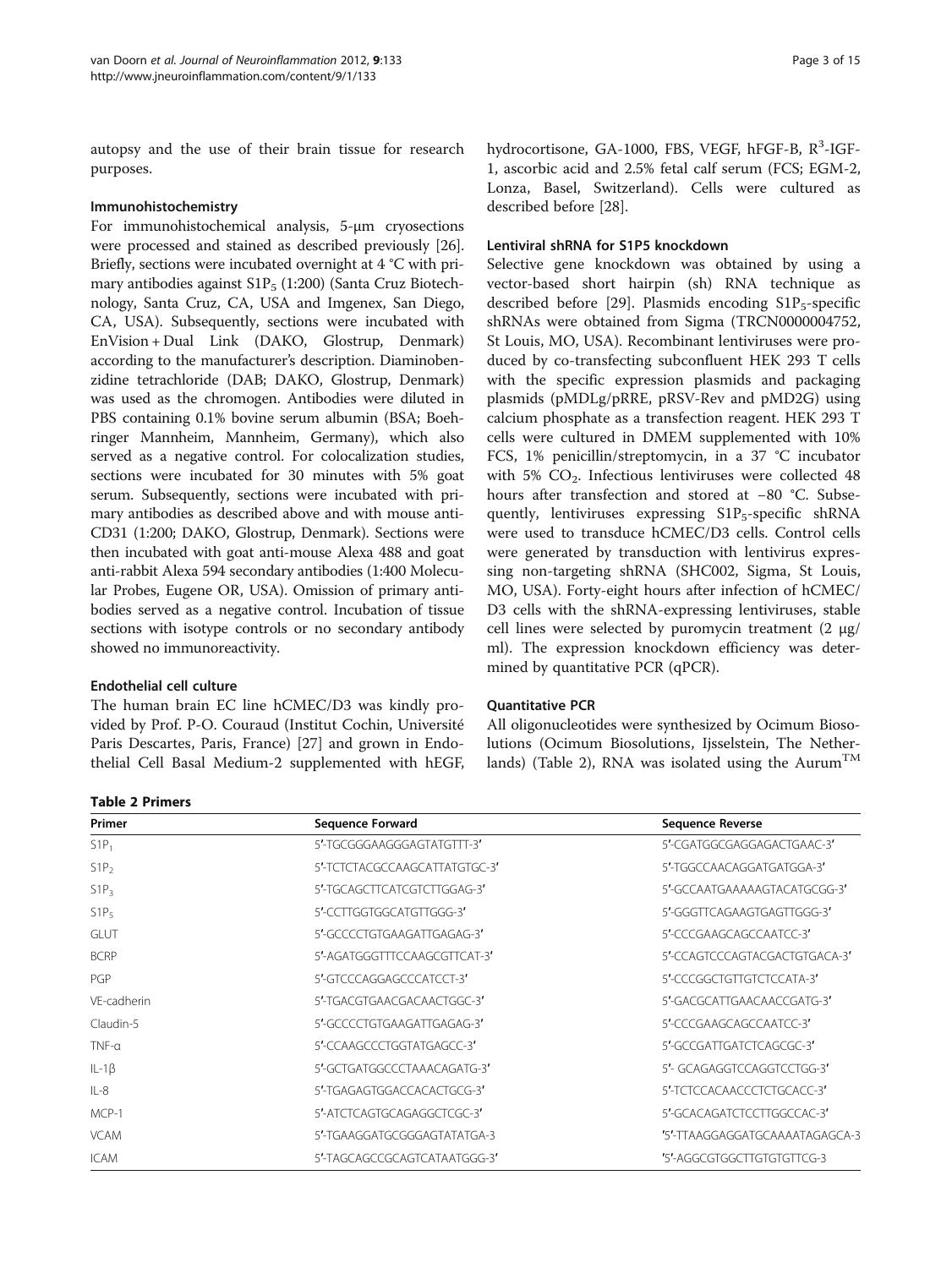Total RNA capture kit (Biorad, CA, USA) according to the manufacturer's instructions. cDNA was synthesized with the Reverse Transcription System kit (Promega, Madison, WI, USA) following manufacturer's guidelines as described previously [[30](#page-14-0)]. qPCR reactions were performed in an ABI7900HT sequence detection system with the SYBR Green method (Applied Biosystems, Carlsbad, CA, USA). Obtained expression levels of transcripts were normalized to GAPDH expression levels.

## Western blot

Cell homogenates were prepared by replacing the culture medium with sodium dodecyl sulfate (SDS) sample buffer containing 5% ß-mercaptoethanol and subsequent heating at 95 °C for 5 minutes. Samples were separated by SDS-PAGE and blotted onto nitrocellulose membranes. Membranes were blocked with Odyssey block buffer and incubated with an antibody against  $S1P_5$ (Santa Cruz Biotechnology, Santa Cruz, CA, USA). Binding was visualized using the Odyssey $^{\circledR}$  Infrared Imaging System after application of IgG labeled with Infrared dye (IRdye) 800 (Rockland Immunochemicals, Gilbertsville, PA, USA). For quantification,  $S1P_5$  protein levels were corrected for tubulin using a specific anti-tubulin antibody (Cedarlane, Canada). The basal expression of p65 in  $S1P_5$  knockdown and control cells was assessed with a rabbit anti-p65 antibody (Cell Signaling Technology, Danvers, MA, USA) followed by secondary donkey antirabbit 800 (IRDye). Protein expression was normalized to beta-actin (Santa Cruz Biotechnology, Santa Cruz, CA, USA) detected with donkey anti-goat 680 (IRDye).

## Immunocytochemistry

Transduced (mock and  $S1P_5$ ) hCMEC/D3 cells were plated in collagen coated μ-slide 8 well slides (Ibidi, Martinsried, Germany) and cultured as described before. Upon confluence, cells were cultured in Endothelial Cell Basal Medium-2 containing 2,5% human serum and 5 ng/ml basic fibroblast growth factor (bFGF) overnight and fixed in 4% formaldehyde (Sigma, St Louis, MO, USA) in PBS (Gibco) in the presence of 0.5% Triton (Sigma, St Louis, MO, USA). Cells were washed and blocked with PBS containing 0.1% BSA (Sigma, St Louis, MO, USA) and 5% normal goat serum (NGS). Subsequently, cells were incubated with mouse anti-VEcadherin primary antibody (1:500: Becton & Dickinson, San Jose, CA, USA) in PBS containing 0.1% BSA and 5% NGS overnight. Cells were washed and incubated with goat anti-mouse Alexa 488 secondary antibody (1:400: Molecular Probes, Eugene OR, USA). After washing the cells with PBS, rhodamine phalloidin (1:300) (Molecular Probes, Eugene OR, USA) was used for F-actin staining and Hoechst (1:1000 Molecular Probes, Eugene OR, USA) for nuclear staining.

#### Electrical cell-substrate impedance sensing

Transendothelial electric resistance in confluent monolayers of hCMEC/D3 cells was measured using an electrical cell-substrate impedance sensing (ECIS) model ZTheta (Applied BioPhysics, NY, USA) and 8W10E + arrays. In short, 300 μl cell suspension  $(1,0 \times 10^5 \text{ cells})$ was added to in each well in Endothelial Cell Basal Medium-2 supplemented with 2,5% human serum and 5 ηg/ml bFGF. Cells were seeded in medium containing dimethyl sulfoxide (DMSO; 1 μM serving as vehicle control), FTY720P (1 μM), or a  $S1P_5$  selective agonist (1 μM compound 18, a kind gift from Professor Stephen Hanessian, Université de Montreal, Montreal, Canada) [[31\]](#page-14-0). Prior to seeding the collagen-coated ECIS arrays were equilibrated with growth medium and Rb values were calculated using ECIS software version 1.2.55.0 PC.

## Permeability of the brain endothelial layer

Permeability of human brain EC monolayers was analyzed as described previously [\[28](#page-14-0)]. hCMEC/D3 and hCMEC/D3  $\text{S1P}_5$  knockdown cells were seeded at confluence onto collagen-coated Costar Transwell filter (pore-size 0.4 μm; Corning Incorporated, Corning, NY, USA) in growth medium containing 2.5% FCS and grown for 4 days. Paracellular permeability to FITCdextran (150 kDa, 500 μg/ml in culture medium; Sigma, St Louis, MO, USA-Aldrich) in the apical to basolateral direction was assayed at various time points. Samples were collected from the acceptor chambers for measurement of fluorescence intensity using a FLUOstar Galaxy microplate reader (BMG Labtechnologies, Offenburg, Germany), excitation 485 nm and emission 520 nm.

#### Monocyte migration

Human blood monocytes were isolated from buffy coats of healthy donors (Sanquin, Blood Bank, Amsterdam, NL) by Ficoll gradient and CD14-positive beads [\[32](#page-14-0)]. Control and  $S1P_5$  knockdown hCMEC/D3 cells were seeded at confluence onto collagen-coated Costar Transwell filters (pore-size 5 μm; Corning Incorporated, Corning, NY, USA) in growth medium containing 2.5% FCS and were grown for 4 days. ECs were exposed to DMSO (1 μM) as a vehicle control, FTY720P (1 μM) or  $\text{S1P}_5$ agonist (1 μM) agonist for 16 hours and washed prior to addition of monocytes [\[31\]](#page-14-0). Hereafter, 100  $\mu$ l  $1.6 \times 10^6$ / ml primary human monocytes suspended in Endothelial cell Growth medium-2 containing 2,5% FCS were added to the upper compartment for 8 hours at 37 $\degree$ C, 5% CO<sub>2</sub> in air. Next, the suspension in the lower compartment containing transmigrated monocytes was harvested and quantified using anti-CD14 beads (Flow-count fluorospheres, BeckmanCoulter, Inc., Brea, CA, USA) and subsequent FACScan flow cytometer (Becton & Dickinson, San Jose, CA, USA) analyses.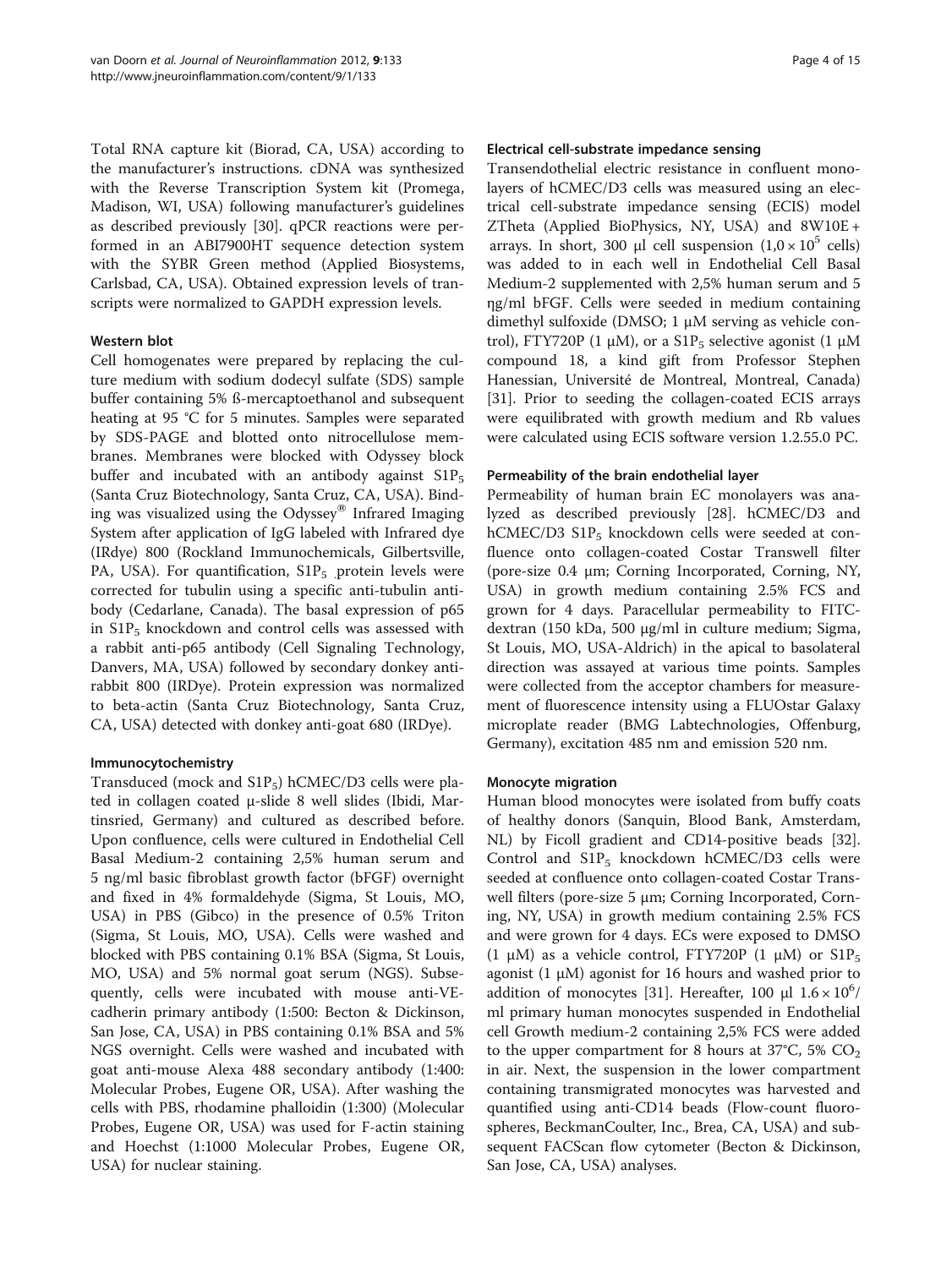#### Monocyte adhesion assay

Monocyte adhesion to confluent monolayers of control and S1P5 knockdown hCMEC/D3 cells was analyzed by using primary human monocytes isolated as described before. Human monocytes were fluorescently labeled with 0.5 μM calcein-Am (Molecular Probes, Eugene OR, USA) and suspended in RPMI + 0.5% BSA + 25 mM Hepes to a final concentration of  $1 \times 10^6$  cells [[33](#page-14-0)]. A standard curve of human monocytes was made with 0, 12.5, 25, 50, and 100% of this cell suspension. ECs were washed and monocytes were added and incubated for 5, 15, 30, and 60 minutes in a 37 °C incubator with 5% CO<sub>2</sub>. Non-adherent cells were removed and adherent cells were lysed with 0.1 M NaOH. Fluorescence intensity was measured (FLUOstar Galaxy, BMG Labtechnologies, Offenburg, Germany; excitation 480 nm, emission 520 nm) and the number of adhered monocytes was calculated using the standard [\[33\]](#page-14-0).

#### Flow cytometric analysis

Control and  $S1P_5$  knockdown hCMEC/D3 cells were detached from 24-well culture plates, washed and incubated with monoclonal mouse anti-intercellular adhesion molecule-1(ICAM-1) (Rek-1, 5 μg/ml, a kind gift from the Department of Tumour Immunology, University Medical Center St. Radboud, Nijmegen, The Netherlands) or mouse anti-vascular cell adhesion molecule-1 (VCAM-1; AbD Serotec, UK) for 30 minutes at 4 °C [\[34](#page-14-0)]. Binding was detected using goat anti-mouse Alexa 488 (Molecular Probes, Eugene, OR). Omission of primary antibodies served as negative control. To investigate the role of Nuclear factor kappa-light-chain-enhancer of activated B cells (NFκB) in the enhanced inflammatory status of  $\text{S1P}_5$  knockdown cells, the cells were treated for 16 hours with 4 μM NFκB inhibitor Bay 11–7085 (Sigma, MO, USA) or vehicle control. Fluorescence intensity was measured using a FACS Calibur flow cytometer (Becton & Dickinson, San Jose, CA, USA). The mean fluorescence intensity was used as a measure for the expression of ICAM-1 and VCAM-1.

#### Statistical analysis

Data are presented as  $\pm$  SEM and were analyzed statistically by means of single-column  $t$ -test. Statistical significance was defined as  $P \leq 0.05$ ,  $P \leq 0.002$ , and \*\*\* $P < 0.001$ .

#### Results

#### $S1P_5$  is highly expressed by brain capillaries in the human brain

The expression of the  $S1P_5$  was analyzed in the white matter of non-neurological control patients. Immunohistochemical staining with the two different anti- $\text{S1P}_5$ antibodies, clone H-88 (Santa Cruz) (Figure [1a](#page-5-0)) and IMG-71372 (Imgenex) (Figure [1b](#page-5-0)), essentially yield identical results. Both antibodies revealed that human brain capillaries in the white and the gray matter (not shown) constitutively express  $S1P_5$ . Colocalization studies using the endothelial marker CD31 (PECAM-1; Figure [1c](#page-5-0)) together with antibodies against  $S1P_5$  (Figure [1d](#page-5-0)) identified ECs as the most predominant  $S1P_5$  expressing cell type within the human brain (Figure [1e](#page-5-0)). Gene expression analysis of the different S1P receptors in hCMEC/D3 cells indicated that brain ECs express all S1P receptors except  $\text{S1P}_4$  at different levels  $(\text{S1P}_1 > \text{S1P}_5 > \text{S1P}_3 >$  $S1P_2$  with  $S1P_1$  being the highest; Figure [1f](#page-5-0)).

### FTY720P and a selective  $S1P_5$  agonist enhance transendothelial electrical resistance

To investigate the role of  $S1P_5$  in brain EC barrier function, we measured paracellular resistance formation by hCMEC/D3 cells while exposed to either FTY720P or the selective  $S1P_5$  agonist [[31\]](#page-14-0) by means of ECIS. Our results show that S1P receptor activation by the nonselective S1P receptor agonist FTY720P significantly increases barrier formation in comparison with control cells (Figure [2a\)](#page-6-0). At the same time, stimulation of the brain ECs with the selective  $S1P_5$  agonist also significantly enhanced barrier formation in comparison to con-trols (Figure [2b\)](#page-6-0), indicating that  $\text{S1P}_5$  agonism modulates barrier formation. Moreover, treatment of brain endothelial monolayers with both the non-selective S1P receptor modulator FTY720P and the selective  $S1P_5$ agonist significantly reduced permeability of hCMEC/D3 cells for FITC-dextran (70kD) by  $63.2\% \pm 4.6$  and  $61.7 \pm 5.0$ , respectively (Figure [2c](#page-6-0)).

## S1P agonism reduces transendothelial migration of monocytes

We next studied the effect of FTY720P and the selective  $S1P_5$  agonist on a hallmark of neuroinflammation, namely monocyte migration across the brain EC barrier. hCMEC/D3 cells were exposed to FTY720P or the selective  $S1P_5$  agonist for 24 hours prior to the addition of primary human monocytes. In concordance with the results described above, treatment with both FTY720P (Figure [3a\)](#page-7-0) and the selective  $S1P_5$  agonist (Figure [3b](#page-7-0)) resulted in reduced transmigration of monocytes as compared to vehicle-treated hCMED/D3 cells. It is of interest that the reduced transendothelial migration of monocytes across treated ECs coincided with a decreased mRNA expression of the leukocyte adhesion molecule VCAM-1 (Figure [3c](#page-7-0)) and increased expression of the cell–cell junction protein VE-cadherin (Figure [3d](#page-7-0)), suggesting that  $\text{S1P}_5$  agonism reduced the inflammatory status of the brain endothelium.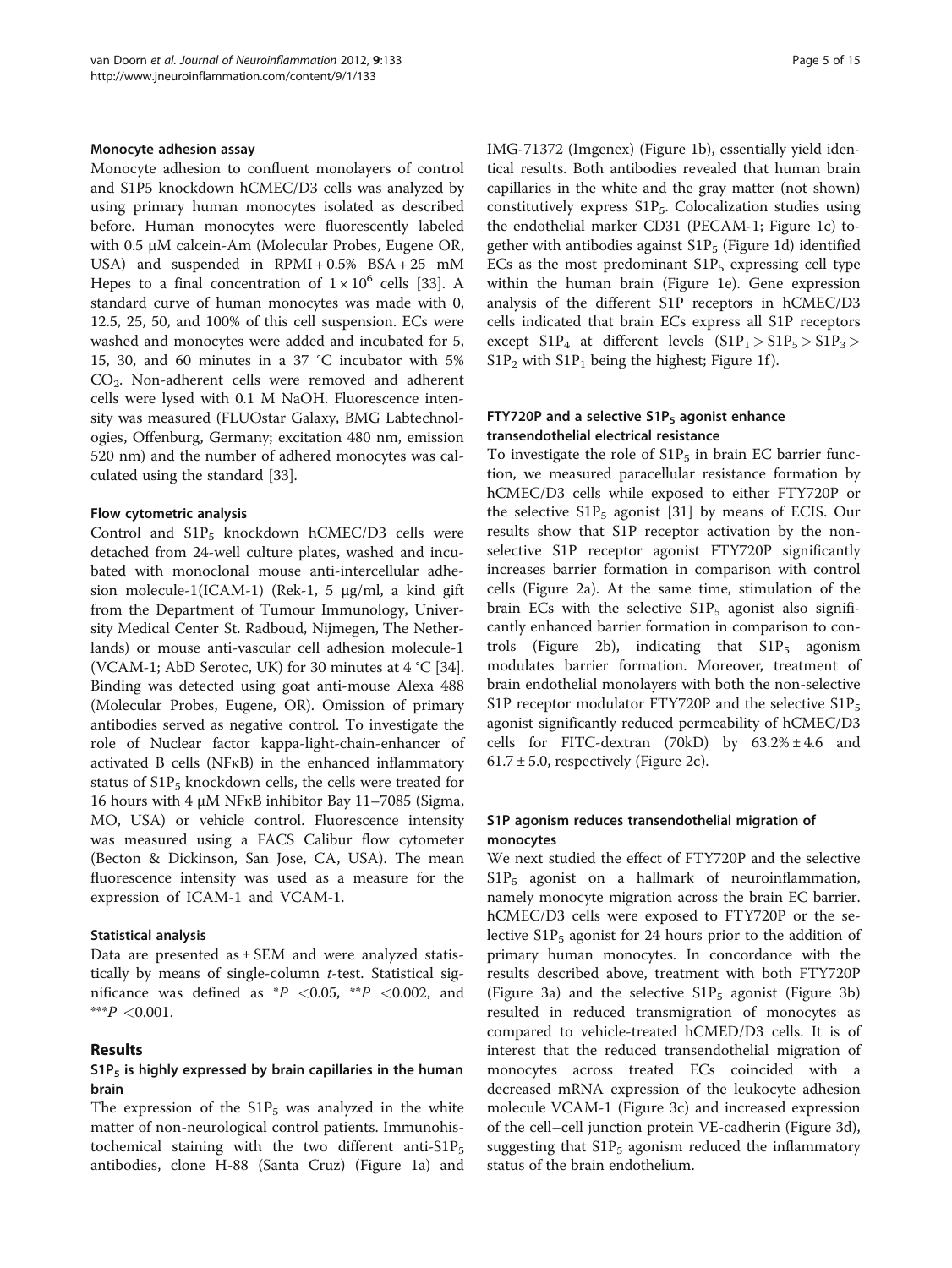<span id="page-5-0"></span>

#### S1P5 is essential for the brain EC barrier phenotype

To further elucidate the mechanism of the  $S1P_5$  at the brain endothelium, we generated a brain EC line (hCMED/D3 subclone E2) with reduced expression of  $S1P_5$ . Transduction of brain ECs with lentiviruses expressing a  $\text{S1P}_5$ -specific shRNAs reduced the expression of  $\text{S1P}_5$  as determined by qPCR to undetectable levels (Figure [4a](#page-8-0)). Protein levels of  $S1P_5$  were reduced by 43% (Figure [4b](#page-8-0)). Of note,  $S1P_5$  knockdown cells also displayed reduced expression of other S1P receptors including  $S1P_1$ ,  $S1P_2$  and  $S1P_3$  (Figure [4c](#page-8-0)). These findings suggest that  $S1P_5$  regulates the expression of other  $S1P_5$ receptors.

Next, ECIS analysis was performed to determine the function of  $\text{S1P}_5$  in brain EC barrier formation. Interestingly,  $S1P_5$  knockdown cells revealed reduced barrier integrity compared to control cells (Figure [5a\)](#page-9-0). To further delineate function of  $\text{S1P}_5$  on brain endothelial function, we studied various other properties that are associated with BBB functioning. First,  $S1P_5$  knockdown cells were more permeable to FITC-dextrans compared to control cells (Figure [5b\)](#page-9-0), illustrating enhanced leakiness of the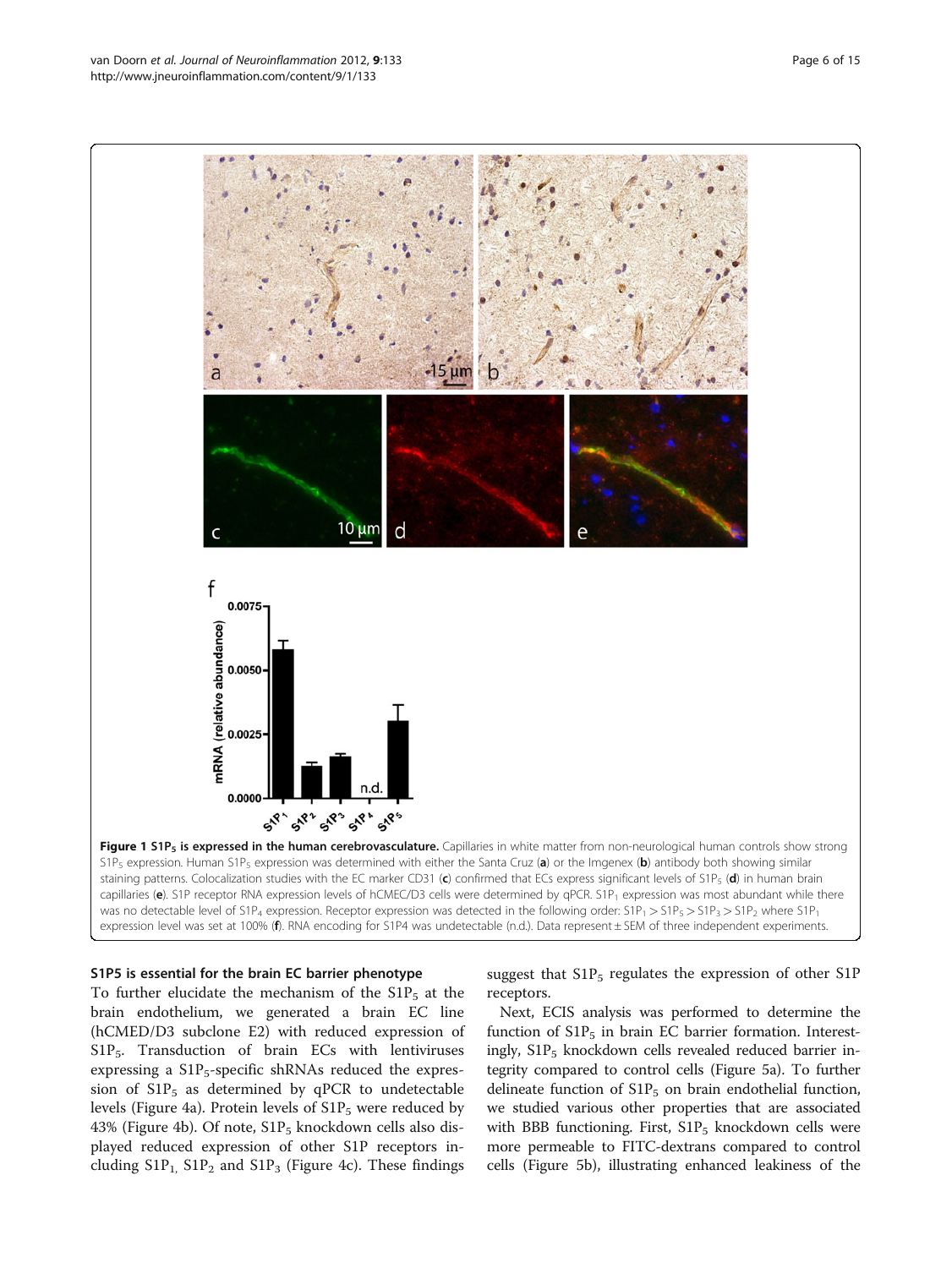్రీ 30  $20$ 10 time (h) brain endothelial layer. Second, and in accordance with

these data,  $S1P_5$  knockdown ECs displayed reduced expression levels of tight junction and adherent junctionassociated proteins such as claudin-5 and VE-cadherin (Figure [5c\)](#page-9-0). Our analyses further show that key BBBassociated transporter proteins like the nutrient transporter for glucose (GLUT-1), and the ATP-binding cassette (ABC) transporters P-glycoprotein (Pgp) and breast cancer resistant protein-1 (BCRP-1) were signifi-cantly decreased (Figure [5d\)](#page-9-0) upon  $S1P_5$  knockdown. Consistent with the observed reduced VE-cadherin expression Figure 2 S1P<sub>5</sub> activation enhances barrier endothelial integrity. S1P receptor modulators were used to determine their effect of the transendothelial electrical resistance (TEER) as assayed through ECIS. (a) The non-selective S1P receptor modulator FTY720P (10−<sup>6</sup> M in DMSO) enhanced the TEER of hCMEC/D3 cells to 1.32 ohm.  $\text{cm}^2 \pm 0.02$ , n = 3 compared to vehicle control at final time point (1.10 ohm.cm<sup>2</sup>  $\pm$  0.03, n = 3). Statistical significance (t-test) is indicated with asterisks:  $*P < 0.05$  and  $*P < 0.005$ . (b) The selective S1P<sub>5</sub> agonist (10<sup>-6</sup> M in DMSO) enhanced TEER of hCMEC/D3 cells to 1.91 ohm.cm<sup>2</sup>  $\pm$  0.03, n = 4 at final time point compared to vehicle control (1.72 ohm.cm<sup>2</sup> ± 0.05, n = 4) (B). The Rb values represent the mean ± SEM of four independent experiments. Statistical significance (*t*-test) is indicated with asterisks:  $*P < 0.05$ . (c) Both the nonselective S1P receptor modulator FTY720P (10<sup>-6</sup> M in DMSO) and the selective S1P<sub>5</sub> agonist (10<sup>-6</sup> M in DMSO) reduced permeability of hCMEC/D3 cells for FITC-dextran (FD 70) by  $63.2\% \pm 4.6$  (n = 4) and  $61.7\% \pm 5.0$  (n = 4), respectively. Fluorescence intensity values represent mean ± SEM of four individual experiments with hCMEC/ D3 value at 5 hours set at 100% (100.0%  $\pm$  11.8, n = 4). Statistical significance (t-test) is indicated with asterisks:  $*P < 0.05$ .

level in  $S1P_5$  knockdown cells, we found impaired VEcadherin protein localization to the junctions in the  $S1P_5$ knockdown cells (Figure [5e](#page-9-0)). Together, these data show that  $S1P_5$  has a crucial role in the maintenance of the barrier phenotype in brain ECs.

## $S1P_5$  contributes to the immune quiescence state of the brain EC barrier

Under normal conditions, the brain endothelium promotes immunoquiescence of the brain by a low expression of cell adhesion molecules and undetectable detection of the production of proinflammatory cytokines and chemokines, thereby limiting attraction and subsequent transendothelial migration of leukocytes.

To investigate the role of  $S1P_5$  in the inflammatory status of the brain endothelium, we studied gene expression levels of cytokines and chemokines known to be involved in the neuroinflammatory attack such as the chemokines monocyte chemoattractant protein-1 (MCP-1: CCL2) and interleukin-8 (IL-8) and the proinflammatory cytokines interleukin-1β (IL-1β), and tumor necrosis factor-α (TNF-α). Upon  $S1P_5$  knockdown, mRNA levels of MCP-1 and IL-8 as well as the levels of TNF- α and IL-1 β increased dramatically (Figure [6a,b](#page-10-0)).

Interestingly, our results showed that activation of S1P receptors, and in particular  $S1P_5$ , reduced the expression of adhesion molecules and enhanced the capacity of brain ECs to prevent monocyte passage (Figure [3\)](#page-7-0). We next determined the function of  $S1P_5$  in these distinct aspects of the BBB. As expected, knockdown of the  $S1P_5$ in brain endothelium enhanced the adhesion of monocytes to, and migration of, monocytes through the endothelium when compared to mock and control hCMEC/ D3 cells (Figure [7a,b](#page-11-0)).

<span id="page-6-0"></span>a

1.50

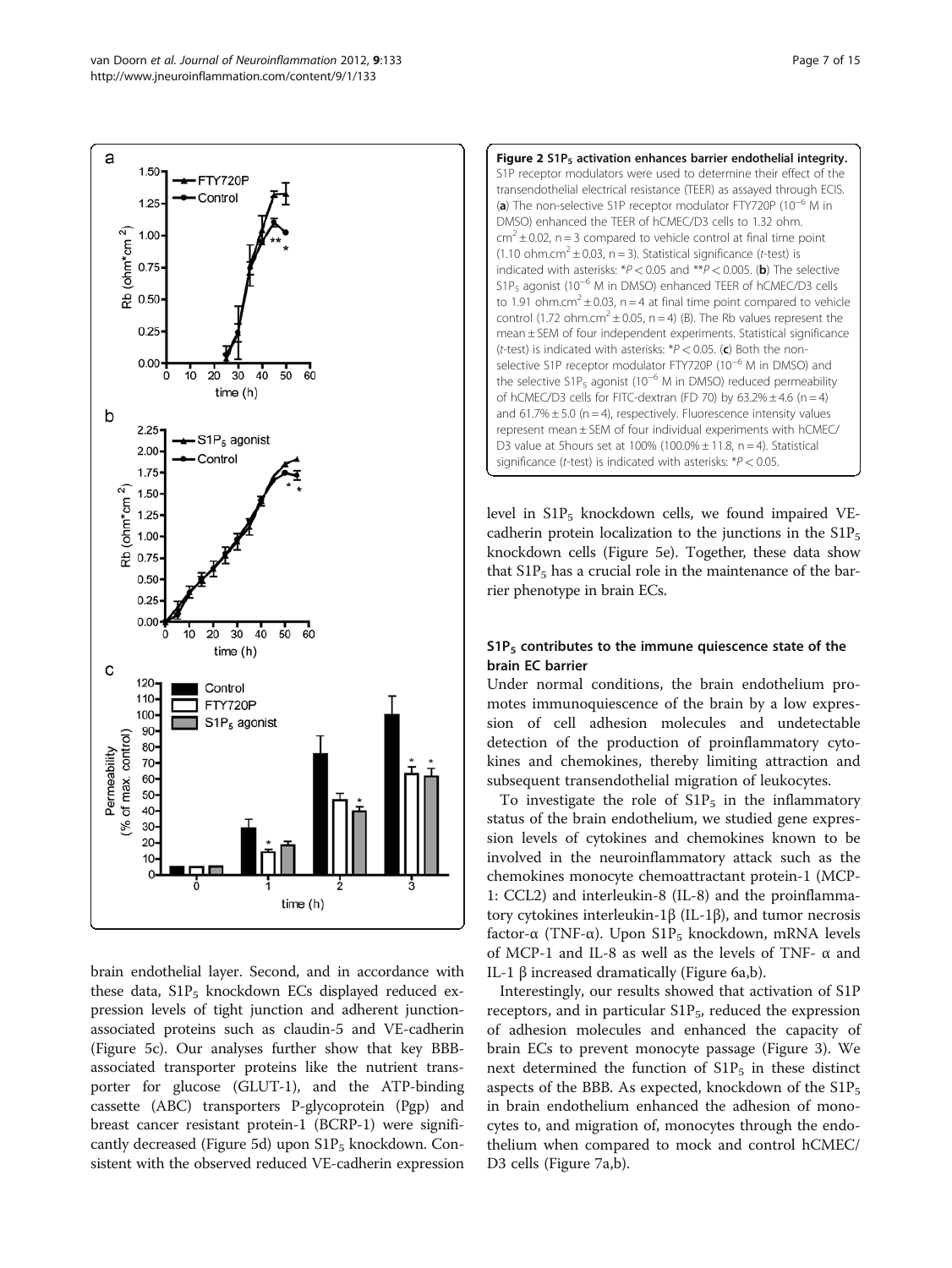<span id="page-7-0"></span>

FTY720P treatment of the brain ECs reduced monocyte migration to 55.3%  $\pm$  7.42 (n = 3) compared to control (106.0%  $\pm$  6.14 n = 3; a) and treatment with the selective S1P<sub>5</sub> agonist reduced monocyte migration to 75.9% ± 0.68 n = 3; **b**). Both FTY720P and S1P<sub>5</sub> agonist treated cells show reduced VCAM-1 expression (control:  $100.0\% \pm 17.0$ ; S1P<sub>5</sub> agonist 64.8% $\pm 8.9$ , n = 3; c) and increased VE-cadherin expression (control: 100.0%  $\pm$  8.5; S1P<sub>5</sub> agonist: 126.3%  $\pm$  2. 6, n = 3; **d**). Values represent the mean  $\pm$  SEM of three individual experiments each performed in triplicate with controls set at 100%. Statistical significance (t-test) is indicated with asterisks: \*P < 0.05 \*\*P < 0.002 and \*\*\*P < 0.001.

To reveal the underlying mechanism of this enhanced monocyte-endothelial interaction we next determined the expression levels of adhesion molecules ICAM-1 and VCAM-1 which are both known to be involved in the adhesion and migration of monocytes [[35](#page-14-0)]. Our results show that both gene and protein expression levels of VCAM-1 and ICAM-1 were significantly increased in  $S1P_5$  knockdown cells compared to control cells (Figure [7c,d](#page-11-0)). Together, these findings indicate that steady-state presence of cell surface  $S1P_5$  strongly contributes to the immune quiescence state of the BBB.

#### The inflammatory phenotype is partly mediated by NF-κB activation

As both ICAM-1 and VCAM-1 expression are under the control of the NF-κB signaling pathway, we studied

whether brain endothelial  $S1P_5$  exert their antiinflammatory control through NF-κB. First we determined the regulation of the total p65 subunit of NF-κB protein content by western blot. As shown in Figure [8a](#page-12-0), the  $S1P_5$ knockdown cells have an increased basal expression of the p65 subunit of NF-κB when compared to control cells. This increased NF-κB content, which might underlie the increased expression of adhesion molecules, strongly suggests that  $\text{S1P}_5$  modulation is involved in immune quiescence of brain ECs mediated by inhibition of NF-κB. The selective NF-κB inhibitor Bay 11–7085 significantly reduced the gene expression levels of both ICAM-1 and VCAM-1 (Figure [8b,c\)](#page-12-0). Interestingly, addition of Bay- $11-7085$  to  $S1P_5$  knockdown resulted in relative decreased gene expression levels of ICAM-1 and VCAM-1 compared to the mock control cells. To reveal the effect of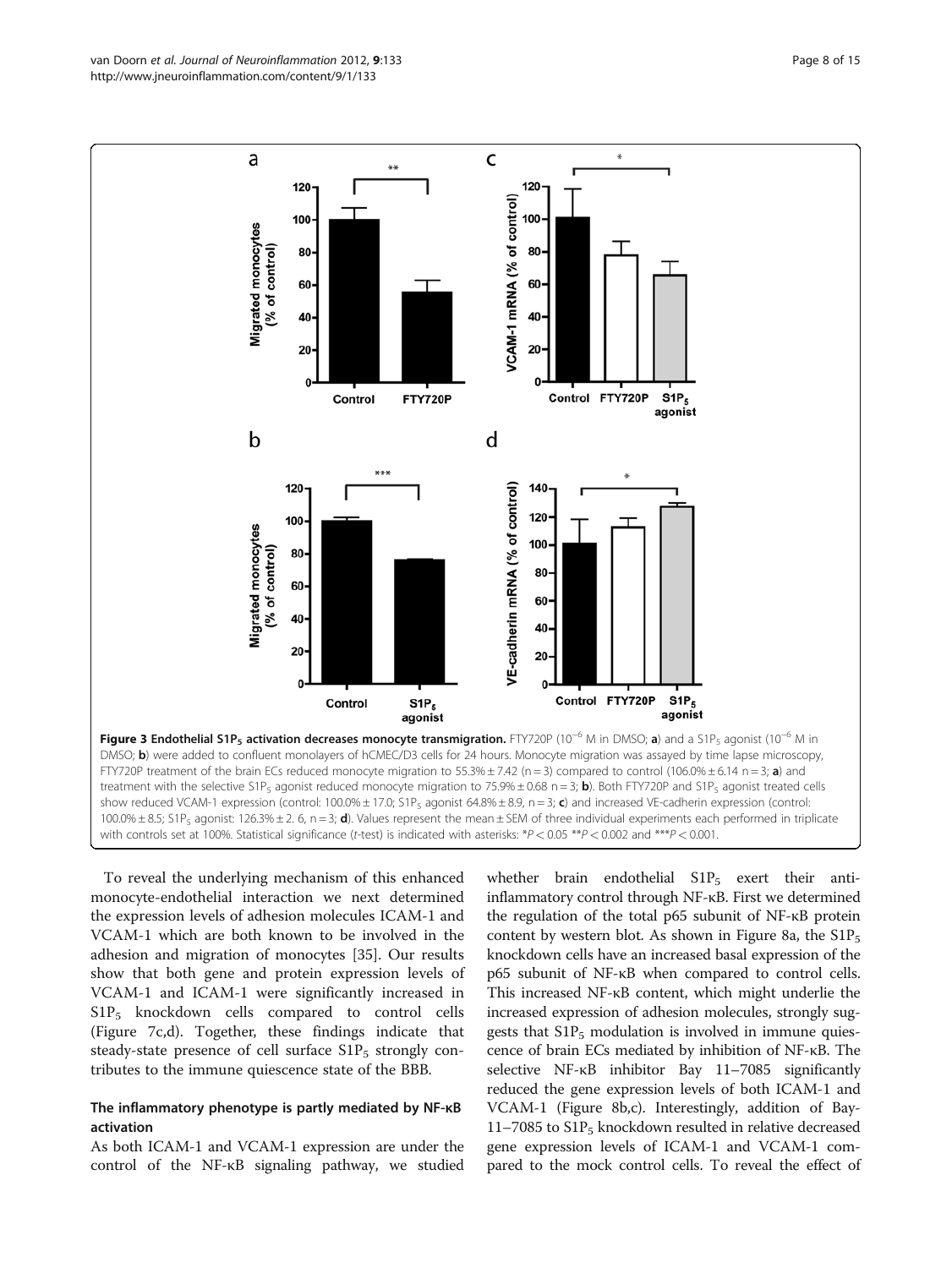<span id="page-8-0"></span>

NF-κB in the  $S1P_5$  knockdown cells, the ratio of reduced expression of ICAM-1 and VCAM-1 was calculated. It was shown that the ratio of reduction in ICAM-1 gene expression by inhibition of NF- $κ$ B in S1P<sub>5</sub> knockdown cells was increased over 2-fold compared to 1.6-fold in mock cells. Identically, the ratio of reduction in VCAM-1 gene expression by inhibition of NF- $κB$  in  $S1P_5$  knockdown cells is increased to over 10-fold compared to 7.3-fold in mock cells.

## **Discussion**

Our present study demonstrates the constitutive expression of the S1P receptor  $S1P_5$  by brain ECs, constituting

the BBB in human brain and its involvement in both integrity and regulation of the inflammatory status of the brain endothelium. We have delineated a role for  $\text{S1P}_5$ in the induction of specific BBB properties such as low paracellular permeability and the expression of key brain endothelial proteins such as tight junction and specific ATP binding cassette and glucose transporter molecules. We have assessed the potential therapeutic improvements upon pharmacological modulation of  $S1P_5$  receptor activity in gaining barrier function. Moreover, the lack of  $\text{S1P}_5$  provoked a proinflammatory status of brain endothelium as shown by enhanced transendothelial migration of monocytes and increased production of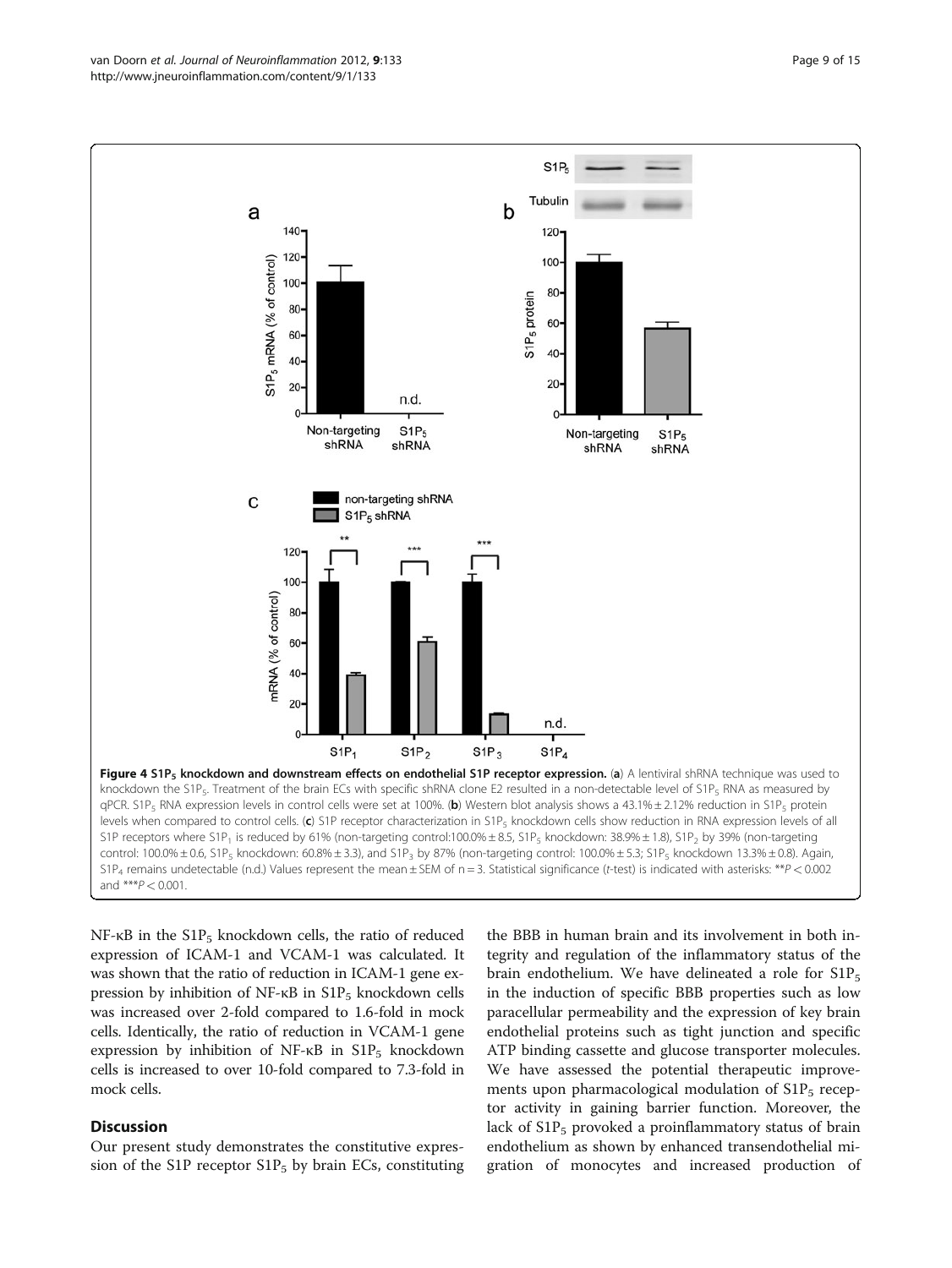<span id="page-9-0"></span>van Doorn et al. Journal of Neuroinflammation 2012, 9:133 Page 10 of 15 http://www.jneuroinflammation.com/content/9/1/133



proinflammatory molecules and adhesion molecules for leukocytes, a process which was mediated by NF-κB

activation.

Within our findings, we showed the non-selective S1P receptor agonist FTY720P and a selective  $S1P_5$  agonist

both improve brain endothelial function through the increase of the paracellular resistance in the immortalized human brain EC line, hCMEC/D3. This cell line reflects the key features of primary brain ECs such as high TEER, expression of tight junctions and transporter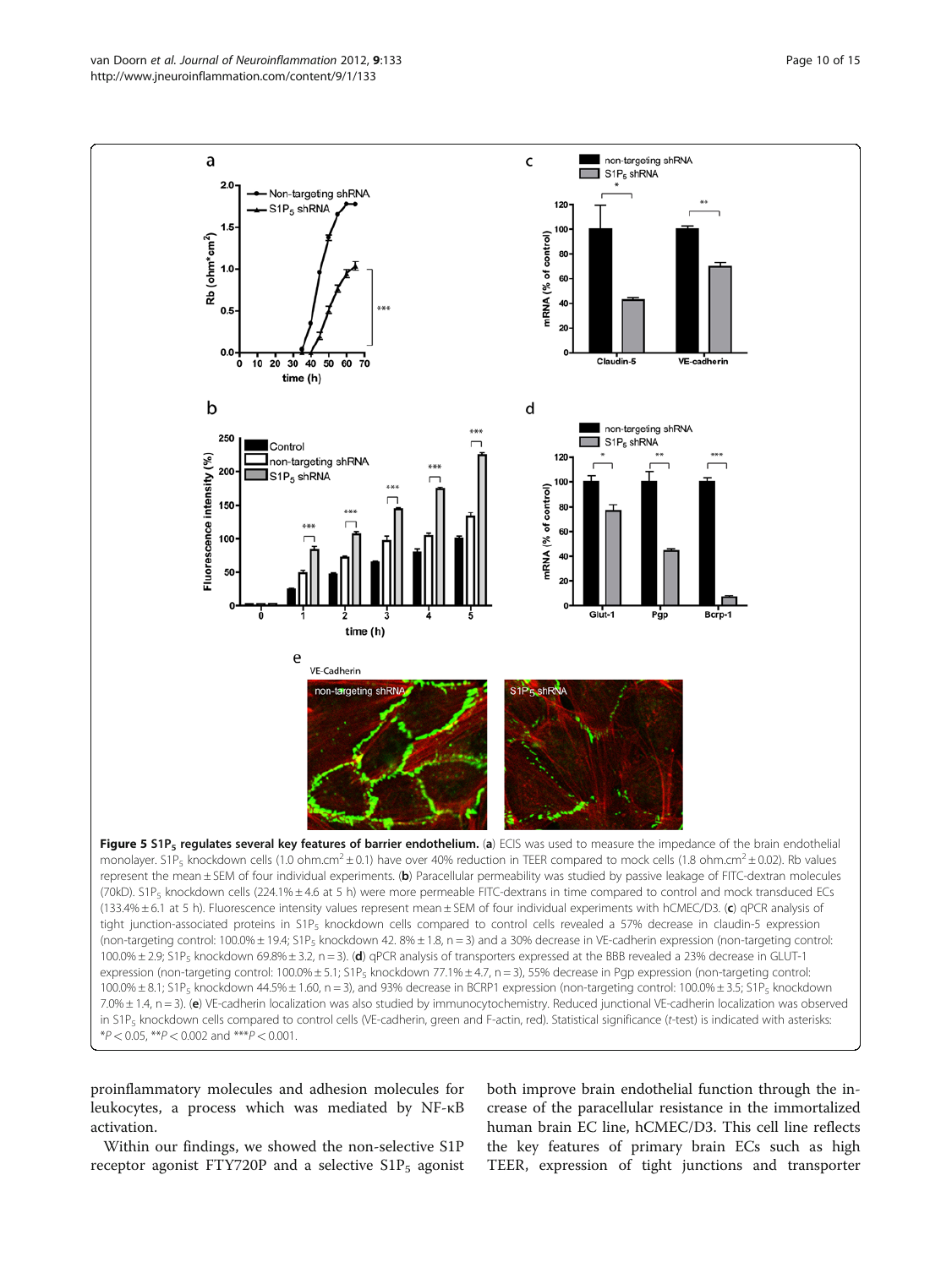<span id="page-10-0"></span>

molecules. Our results are in line with previous reports on the endothelial barrier enhancing effect of FTY720P on pulmonary ECs, human microvascular ECs, and

human umbilical vein ECs [[22,](#page-13-0)[36-38\]](#page-14-0). However, we are the first to show that selective activation of  $S1P_5$  induces a significant increase in paracellular resistance of brain ECs. Moreover, in concordance with ECs exposed to FTY720P, brain endothelium exposed to a selective  $S1P_5$ agonistic compound prevented the transendothelial passage of monocytes in a similar fashion [[31\]](#page-14-0). Enhanced endothelial barrier integrity is probably the result of the enhanced expression of tight junction and adherent junction proteins and their localization at the cell–cell contacts, as was shown in this study. To date, there is emerging evidence that  $S1P_1$  and  $S1P_3$  play an important role in the maintenance of endothelial function. For instance, it has been described that the assembly of junction proteins to the cell–cell junctions is dependent on  $S1P_1$  and  $S1P_3$ -induced signaling pathways, involving the small GTP-ases Rac and Rho [\[39](#page-14-0)]. Strikingly, in our  $S1P_5$ -deficient brain ECs a significant reduction of  $S1P_1$ and  $S1P_3$  was detected, indicating that  $S1P_5$  is involved in the expression of these receptors. Given the importance of  $\text{S1P}_1$  and  $\text{S1P}_3$  in the maintenance of vascular function, the reduced barrier function of the brain endothelium due to the lack of  $S1P_5$  may also be in part caused by the lack of  $S1P_1$  and  $S1P_3$ . Together, our findings point to an important function of  $S1P_5$  in the regulation of the barrier phenotype of brain ECs.

Besides improving barrier function, the current report shows that targeting of  $\text{S1P}_5$  is important for maintenance of the immunoquiescent state of brain ECs. First, our results reveal a prominent role for  $S1P_5$  in maintaining low expression levels of leukocyte adhesion molecules, including VCAM-1 and ICAM-1, and several important proinflammatory cytokines and chemokines, such as TNF- $\alpha$  and MCP-1. In addition, S1P<sub>5</sub> activation limits monocyte adhesion to and migration over the brain endothelial barrier, which is an initial step in the formation of new MS lesions. Therefore, our findings are of potential interest for future treatment of neuroinflammatory disorders that are marked by a cellular migration across the vessel wall. Modulation of the S1P receptors through FTY720P was shown to be protective in various experimental animal models with neuroinflammation in the brain [[19](#page-13-0)[,40,41\]](#page-14-0). Moreover, in other vascular disorders, such as atherosclerosis, FTY720P exerts protective effects by dampening ongoing inflammatory processes in the vascular smooth muscle cells. In the validated experimental animal model for MS, experimental allergic encephalomyelitis FTY720P was either given as a prophylactic, therapeutic or as a rescue agent. In these animals, FTY720P treatment resulted in a delayed onset of disease and reduced disease severity through the induction of lymphopenia. Besides its general immunosuppressive effect, FTY720P treatment also reduced the expression of vascular adhesion molecules and cytokines in the spinal cord of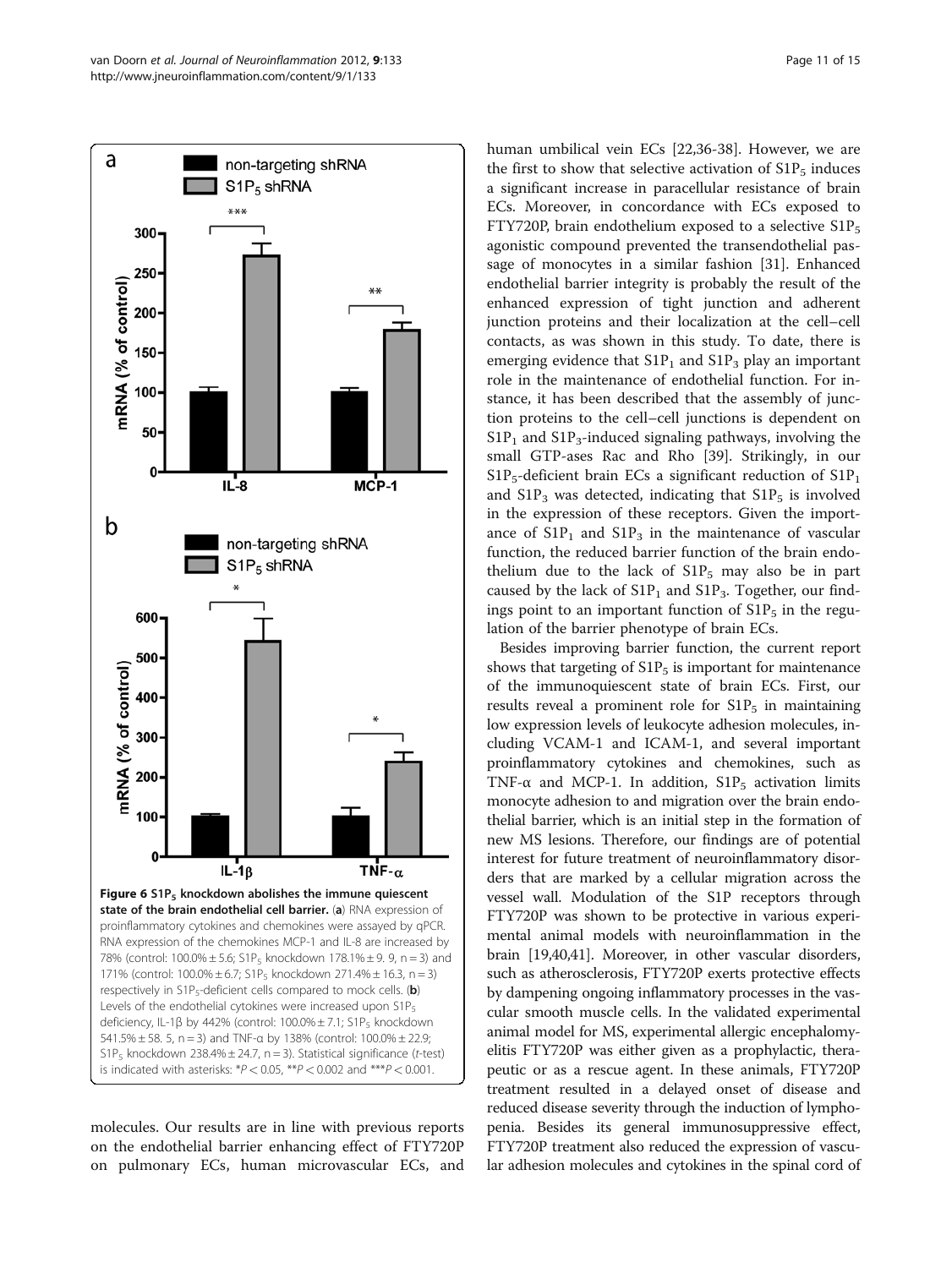<span id="page-11-0"></span>

122.8%  $\pm$  2.7, n = 3) increase in VCAM-1 protein expression by S1P<sub>5</sub> knockdown cells. Statistical significance (t-test) is indicated with asterisks:

 $*P < 0.05$ ,  $*P < 0.005$  and  $**P < 0.001$ .

treated animals [\[19\]](#page-13-0). Moreover, in models of brain ischemia FTY720P was able to reduce infarct size and could, in transient focal cerebral ischemia, positively regulate neurological deficits. Observed beneficial effects were associated with a reduction in activated neutrophil and microglia/macrophage cell numbers and, in line with our results, also with reduced numbers of ICAM-1 positive blood vessels [\[41](#page-14-0)]. However, these studies did not investigate the role of endothelial S1P signaling, which may play a crucial role in the early onset of disease [[40](#page-14-0)]. Several in vitro studies support the notion that S1P signaling is relevant in ECs because it was shown that S1P or/and FTY720P limit leukocyte adhesion and transmigration into the vessel wall in the early atherosclerosis pathology. In addition,  $S1P_1$  modulation resulted in reduced

endothelial production of TNF-α-induced production of proinflammatory chemokines [\[42-44\]](#page-14-0). Given that both S1P and FTY720P are general modulators of all S1P receptors, it remains unclear which specific receptor is involved in these processes. More specifically, it is unclear what the role of the brain-specific  $S1P_5$  receptor is in these processes. Our study clearly shows that  $S1P_5$  receptors might play a crucial role in barrier formation and immunoquiescence. Although this study utilized a selective  $S1P_5$  receptor agonist, it is important to identify new more potent and more selective  $S1P_5$  tools to fully elucidate the mechanism by which  $S1P_5$  might exert these effects.

We are also the first to show that NF-κB underlies the anti-inflammatory activity of endothelial  $S1P_5$ . To date, no data exist on the downstream signaling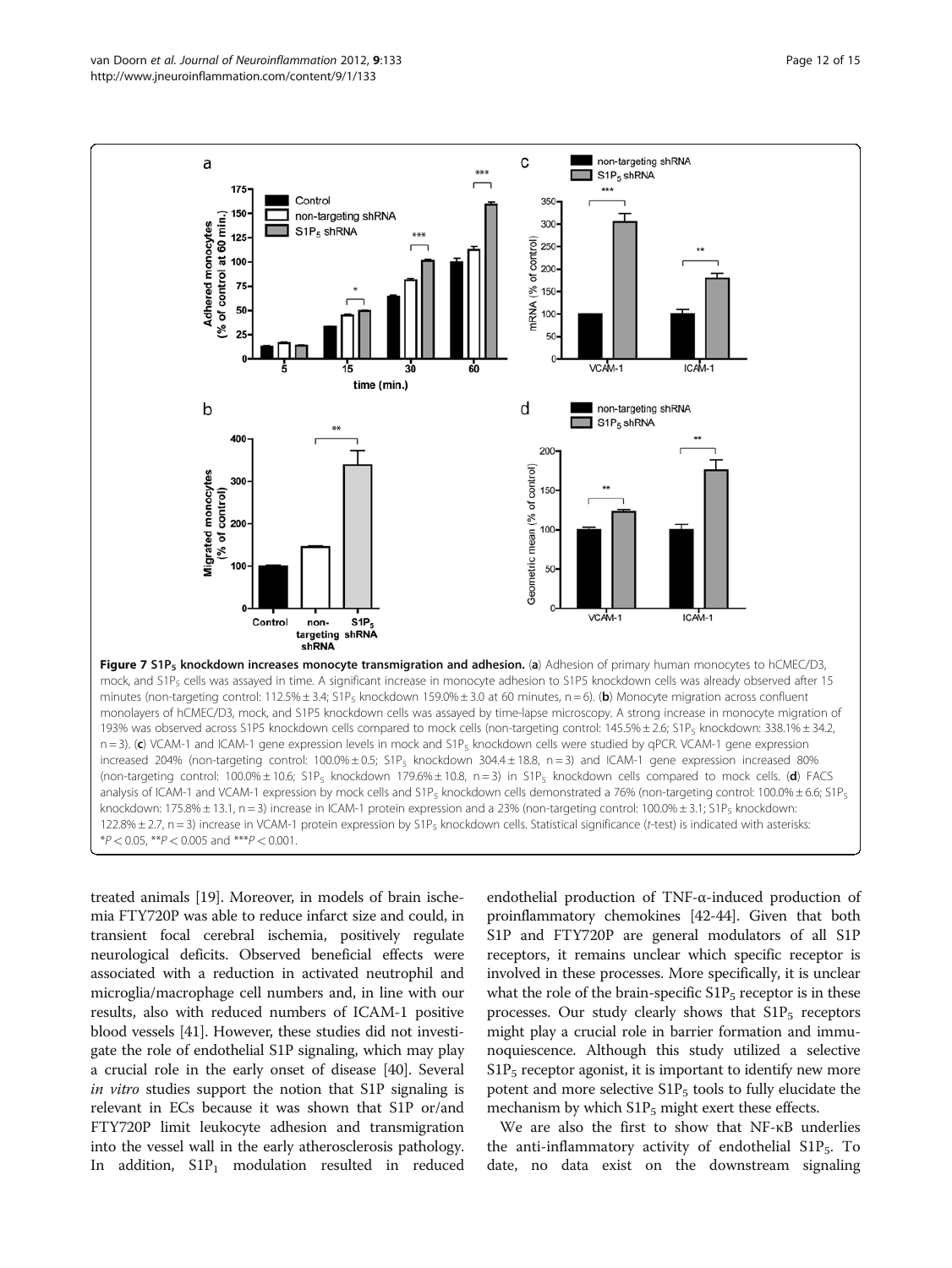<span id="page-12-0"></span>



pathways in ECs upon activation of  $S1P_5$ . It has been shown that incubation of mouse aortas from type 1 non-obese diabetic mice with S1P reduces VCAM expression and monocyte adhesion to the endothelium. The authors also show that  $S1P_1$  is the receptor that mediates this anti-inflammatory response to S1P, which is related to the inhibition of NFkB translocation to the nucleus. In accordance with these findings, our results suggest an anti-inflammatory role for  $S1P_5$  in brain ECs. Furthermore, in Chinese Hamster Ovary-K1 cells it was demonstrated that  $\text{S1P}_5$  expression results in inhibition of extracellular signal-regulated kinase (ERK) activity [[45\]](#page-14-0). Since ERK activity is a potent regulator of NFκBdependent inflammatory responses, this pathway may be responsible for the observed increase in NF-κB driven of ICAM-1 and VCAM expression in  $\text{S1P}_5$ knockdown brain ECs.

## Conclusion

Together, our novel and provocative findings emphasize the importance of S1P signaling and in particular  $\text{S1P}_5$ signaling during health and disease. We demonstrate that endogenous endothelial  $S1P_5$  represents an essential receptor for optimal BBB function by regulating different aspects of the BBB, including the expression of cell–cell junction proteins and efflux pumps. Importantly, we demonstrate that  $S1P_5$  is essential for maintenance of the immune quiescent state of brain ECs and that this is in part mediated by NF-κB. Our data also reveal the therapeutic potential of  $S1P_5$  agonism during neuroinflammation as  $\text{S1P}_5$  specifically limits neurovascular inflammation and transendothelial leukocyte infiltration.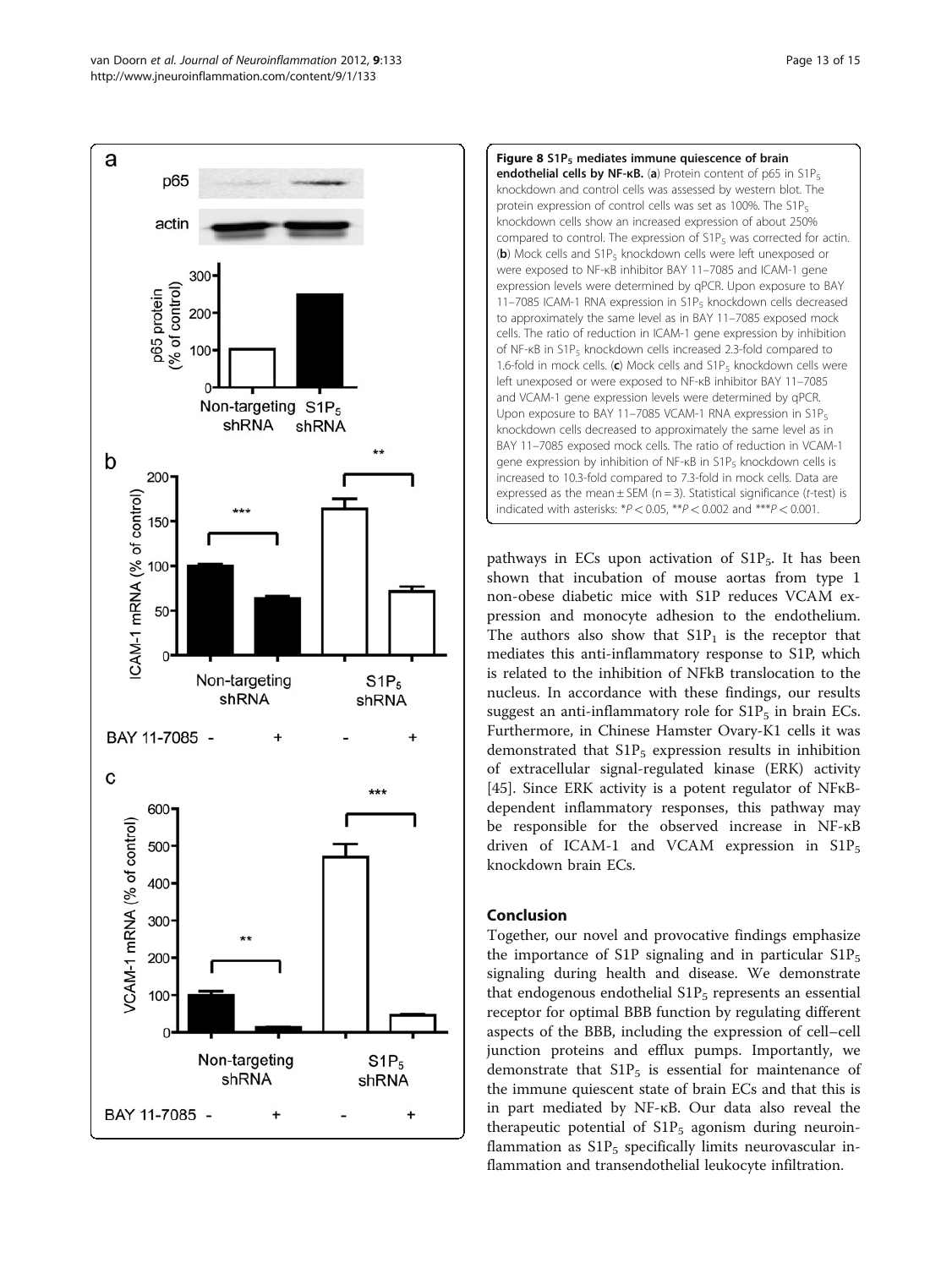#### <span id="page-13-0"></span>Abbreviations

ABC: ATP-binding cassette; BBB: Blood-brain barrier; BCRP: Breast cancer resistant protein-1; bFgF: Basic fibroblast growth factor; BSA: Bovine serum albumin; CNS: Central nervous system; DMSO: Dimethyl sulfoxide; EC: Endothelial cell; ECIS: Electrical cell-substrate impedance sensing; EDG: Endothelial differentiation gene; ERK: Extracellular signal-regulated kinase; FCS: Fetal calf serum; GLUT-1: Glucose transporter-1; GPCR: G-protein-coupled receptor; ICAM-1: Intercellular adhesion molecule-1; IL-1β: Interleukin-1β; IL-8: Interleukin-8; IRdye: Infrared dye; MCP-1: Monocyte chemoattractant protein-1; MS: Multiple sclerosis; NFκB: Nuclear factor kappa-light-chain-enhancer of activated B cells; NGS: Normal goat serum; PBS: Phosphate-buffered saline; Pgp: P-glycoprotein; qPCR: quantitative PCR; S1P: Sphingosine 1-phosphate; SDS: Sodium dodecyl sulfate; shRNA: short hairpin RNA; TEER: Transendothelial electrical resistance; TNF-α: Tumor necrosis factor-α; VCAM-1: Vascular cell adhesion molecule-1.

#### Competing interests

The authors declare that they have no competing interests.

#### Authors' contributions

RvD carried out the experiments, analyzed the data and drafted the manuscript. MALP carried out the NFκB analyses. GK performed the transmigration studies. KL, BvhH and SvdP did the culture work and participated in the qPCR analyses. DG provided the shRNA construct. JvH and PvdV were responsible for the human brain tissues and immunohistochemical analyses. EvdK and ER participated in design and coordination, provided useful advice and reviewed the manuscript. AR and HEdV participated in the design and coordination, and wrote and reviewed the manuscript. All authors read and approved the final manuscript.

#### Acknowledgements

This work was financially supported by grants from the Dutch MS Foundation (grant MS 05-358a R. van Doorn/HE de Vries, grant MS 05–567, MS 05-358c, J. van Horssen, grant 09–358, M Lopes-Pinheiro), Top Institute Pharma (T2-108 A. Reijerkerk), Netherlands organization for scientific research (VIDI - NWO K. Lakeman).

#### Author details

<sup>1</sup>Department of Molecular Cell Biology and Immunology, VU University Medical Center, P.O. Box 7057, 1007 MB Amsterdam, The Netherlands. 2 Department of Pediatric Oncology/Hematology, Sophia Children's Hospital, Erasmus University Medical Center, Dr. Molewaterplein 60, 3015 GJ Rotterdam, The Netherlands. <sup>3</sup>Department of Pharmacology, Abbott GmbH & Co KG, Knollstrasse 50, Ludwigshafen 67061, Germany. <sup>4</sup>Department of Pathology, VU University Medical Center, De Boelelaan 1117, 1081 HV Amsterdam, The Netherlands. <sup>5</sup>Spinoza Centre for Neuroimaging, Royal Netherlands Academy of Arts and Sciences Netherlands Institute for Neuroscience (NIN), Meibergdreef 47, 1105BA Amsterdam, The Netherlands.

#### Received: 1 February 2012 Accepted: 22 May 2012 Published: 20 June 2012

#### References

- 1. Aronica E, Gorter JA, Redeker S, van Vliet EA, Ramkema M, Scheffer GL, Scheper RJ, van DV, Leenstra S, Baayen JC, et al: Localization of breast cancer resistance protein (BCRP) in microvessel endothelium of human control and epileptic brain. Epilepsia 2005, 46:849–857.
- 2. Schinkel AH: P-Glycoprotein, a gatekeeper in the blood-brain barrier. Adv Drug Deliv Rev 1999, 36:179–194.
- Tsukita S, Furuse M, Itoh M: Multifunctional strands in tight junctions. Nat Rev Mol Cell Biol 2001, 2:285–293.
- 4. Balda MS, Flores-Maldonado C, Cereijido M, Matter K: Multiple domains of occludin are involved in the regulation of paracellular permeability. J Cell Biochem 2000, 78:85–96.
- Abbott NJ, Ronnback L, Hansson E: Astrocyte-endothelial interactions at the blood–brain barrier. Nat Rev Neurosci 2006, 7:41–53.
- Vos CM, Geurts JJ, Montagne L, van Haastert ES, Bo L, van DV, Barkhof F, De Vries HE: Blood–brain barrier alterations in both focal and diffuse abnormalities on postmortem MRI in multiple sclerosis. Neurobiol Dis 2005, 20:953–960.
- 7. Carrano A, Hoozemans JJ, van der Valk P, Rozemuller AJ, van Horssen J, De Vries HE: Amyloid beta induces oxidative stress-mediated blood–brain barrier changes in capillary amyloid angiopathy. Antioxid Redox Signal 2011, 15:1167–1178.
- 8. Eugenin EA, Clements JE, Zink MC, Berman JW: Human immunodeficiency virus infection of human astrocytes disrupts blood–brain barrier integrity by a gap junction-dependent mechanism. J Neurosci 2011, 31:9456-9465.
- Avison MJ, Nath A, Greene-Avison R, Schmitt FA, Greenberg RN, Berger JR: Neuroimaging correlates of HIV-associated BBB compromise. J Neuroimmunol 2004, 157:140–146.
- 10. Kooij G, van HJ, de Lange EC, Reijerkerk A, van der Pol SM, Van Het HB, Drexhage J, Vennegoor A, Killestein J, Scheffer G, et al: T lymphocytes impair P-glycoprotein function during neuroinflammation. J Autoimmun 2010, 34:416–425.
- 11. Sobel RA, Hinojoza JR, Maeda A, Chen M: Endothelial cell integrin laminin receptor expression in multiple sclerosis lesions. Am J Pathol 1998, 153:405–415.
- 12. Schreibelt G, Musters RJ, Reijerkerk A, de Groot LR, van der Pol SM, Hendrikx EM, Dopp ED, Dijkstra CD, Drukarch B, De Vries HE: Lipoic acid affects cellular migration into the central nervous system and stabilizes blood–brain barrier integrity. J Immunol 2006, 177:2630–2637.
- 13. Toman RE, Spiegel S: Lysophospholipid receptors in the nervous system. Neurochem Res 2002, 27:619–627.
- 14. Allende ML, Proia RL: Sphingosine 1-phosphate receptors and the development of the vascular system. Biochim Biophys Acta 2002, 1582:222–227.
- 15. Brinkmann V, Davis MD, Heise CE, Albert R, Cottens S, Hof R, Bruns C, Prieschl E, Baumruker T, Hiestand P, et al: The immune modulator FTY720 targets sphingosine 1-phosphate receptors. J Biol Chem 2002, 277:21453–21457.
- 16. Hasegawa Y, Suzuki H, Sozen T, Rolland W, Zhang JH: Activation of sphingosine 1-phosphate receptor-1 by FTY720 is neuroprotective after ischemic stroke in rats. Stroke 2010, 41:368–374.
- 17. Shichita T, Sugiyama Y, Ooboshi H, Sugimori H, Nakagawa R, Takada I, Iwaki T, Okada Y, Iida M, Cua DJ, et al: Pivotal role of cerebral interleukin-17 producing gammadeltaT cells in the delayed phase of ischemic brain injury. Nat Med 2009, 15:946–950.
- 18. Zhang ZY, Zhang Z, Schluesener HJ: FTY720 attenuates lesional interleukin-17(+) cell accumulation in rat experimental autoimmune neuritis. Neuropathol Appl Neurobiol 2009, 35:487–495.
- 19. Foster CA, Mechtcheriakova D, Storch MK, Balatoni B, Howard LM, Bornancin F, Wlachos A, Sobanov J, Kinnunen A, Baumruker T: FTY720 rescue therapy in the dark agouti rat model of experimental autoimmune encephalomyelitis: expression of central nervous system genes and reversal of blood–brain-barrier damage. Brain Pathol 2009, 19:254–266.
- 20. Kappos L, Radue EW, O'Connor P, Polman C, Hohlfeld R, Calabresi P, Selmaj K, Agoropoulou C, Leyk M, Zhang-Auberson L, et al: A placebo-controlled trial of oral fingolimod in relapsing multiple sclerosis. N Engl J Med 2010, 362:387–401.
- 21. Cohen JA, Barkhof F, Comi G, Hartung HP, Khatri BO, Montalban X, Pelletier J, Capra R, Gallo P, Izquierdo G, et al: Oral fingolimod or intramuscular interferon for relapsing multiple sclerosis. N Engl J Med 2010, 362:402–415.
- 22. Sanchez T, Estrada-Hernandez T, Paik JH, Wu MT, Venkataraman K, Brinkmann V, Claffey K, Hla T: Phosphorylation and action of the immunomodulator FTY720 inhibits vascular endothelial cell growth factor-induced vascular permeability. J Biol Chem 2003, 278:47281–47290.
- 23. Mullershausen F, Craveiro LM, Shin Y, Cortes-Cros M, Bassilana F, Osinde M, Wishart WL, Guerini D, Thallmair M, Schwab ME, et al: Phosphorylated FTY720 promotes astrocyte migration through sphingosine 1-phosphate receptors. J Neurochem 2007, 102:1151–1161.
- 24. Choi JW, Gardell SE, Herr DR, Rivera R, Lee CW, Noguchi K, Teo ST, Yung YC, Lu M, Kennedy G, et al: FTY720 (fingolimod) efficacy in an animal model of multiple sclerosis requires astrocyte sphingosine 1-phosphate receptor 1 (S1P1) modulation. Proc Natl Acad Sci USA 2011, 108:751–756.
- 25. Van Doorn R, van Horssen J, Verzijl D, Witte M, Ronken E, Van het Hof B, Lakeman K, Dijkstra CD, van der Valk P, Reijerkerk A, et al: Sphingosine 1-phosphate receptor 1 and 3 are upregulated in multiple sclerosis lesions. Glia 2010, 58:1465–1476.
- 26. van Horssen J, Schreibelt G, Drexhage J, Hazes T, Dijkstra CD, van der Valk P, De Vries HE: Severe oxidative damage in multiple sclerosis lesions